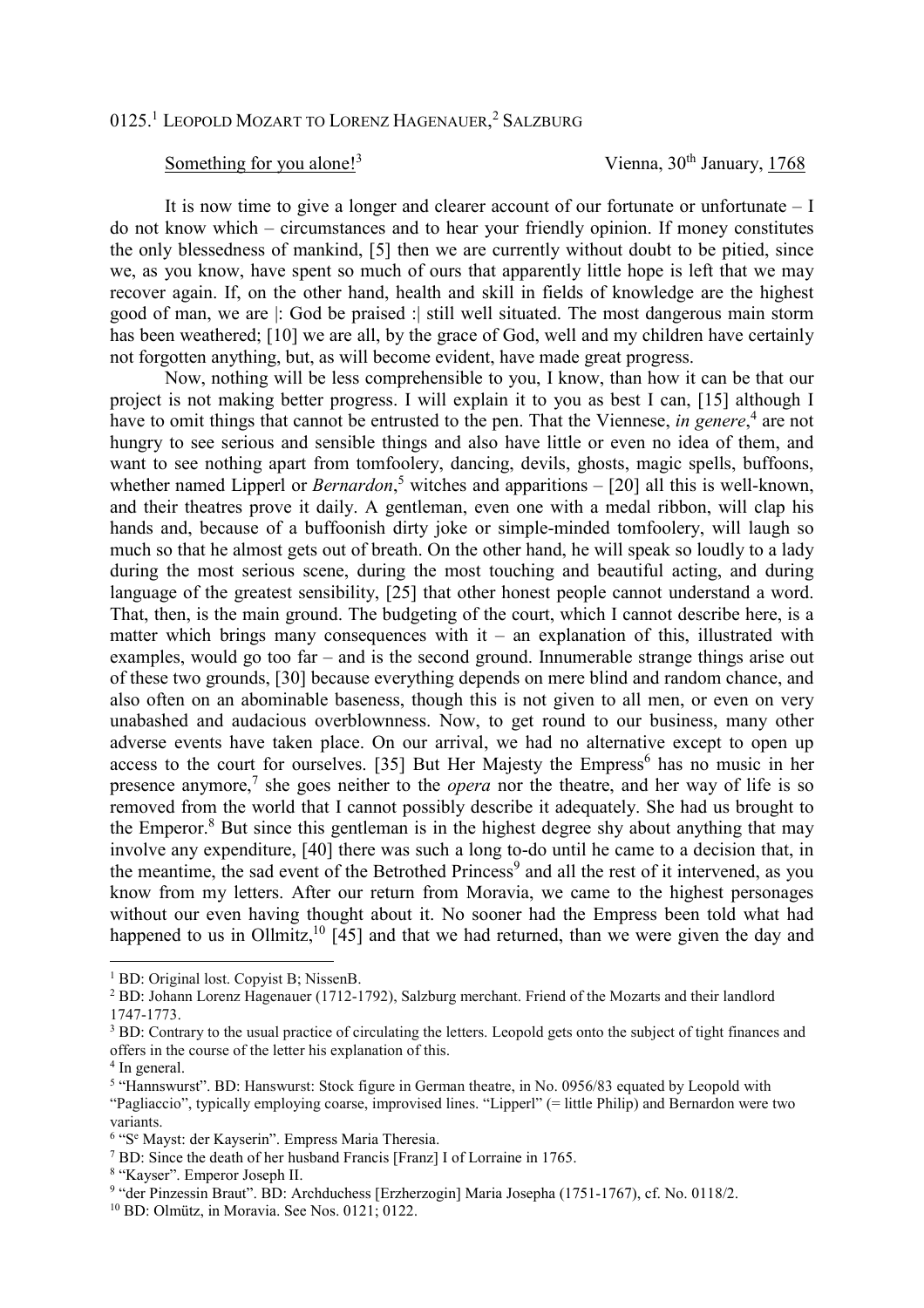the hour when we should appear. But what use is all the astonishing graciousness, the indescribable affability! What is the outworking of it? Nothing more than a medal which, although beautiful, amounts to so little that I would not even wish to write down its value here. She leaves everything else to the Emperor, [50] and he writes it down in the book of forgetfulness and is quite convinced that he has paid us with his most gracious conversation. Now you will ask me what the rest of the nobility in Vienna are doing.  $---$  What are they  $\phi$  doing?  $---$  They are all limiting their expenditure, as much as is possible, in order to please the Emperor. If the ruler is extravagant, [55] everyone goes on a merry round of spending. If, on the other hand, the ruler is frugal, everyone wants to be the best housekeeper. – – –

 As long as Carnival lasts, people here think about nothing but dancing. In every corner there are *balls*, but *N.B*. all at vicious expense. Even the private *ball* at court is for cash. And who benefits from this?  $-$  – The court! [60] For all dances, private *balls*, *balls*, and all spectacles are leased out. Others have the name and the profit is divided, so to speak, between the court and the leaseholder, so whoever goes to one is also rendering a good service to the court. This, then, is the political expenditure of the nobility. We have the greatest persons of the nobility as our protectors. [65] Prince *Kaunitz*; the *Duke of Braganza*;<sup>11</sup> Fräulein von Guttenberg, who is the left eye of the Empress; the Senior Stable Master, Count Dietrichstein,<sup>12</sup> for whom nothing is impossible with the Emperor, are our friends. But how events turn out! We have not been able to speak to Prince Kaunitz because he has the weakness of fearing smallpox so much that he shies away from people who still have even red marks on their face. [70] Consequently, since Wolfgangerl still has many red marks on his face which, although they are small, are easily visible in the cold, he merely informed us via his friend *de Logier*<sup>13</sup> that he would take care of our interests during Lent, since one cannot get the nobility together under one roof now during Carnival.

[75] Now, as I gave my best thought to the matter and reflected that I have already spent so much money and that it might perhaps be great foolishness if I travelled home now without waiting for anything else, a completely different event occurred. I discovered, namely, that all *clavier* players and composers in Vienna opposed our progress, [80] with the sole exception of *Wagenseil*, <sup>14</sup> but he, since he is at home ill, can contribute little or nothing to our advantage. The main maxim of these people was to avoid scrupulously any opportunity to see us and recognise Wolfgangerl's knowledge – and why?  $---$  So that they can always say, in the many cases in which they are asked [85] if they have heard the boy and what they think of him, that they have not heard him, and that it cannot possibly be true, that these are fake contests and *harlequinades*, that it is all fixed in advance, since they give him music to play that he already knows, that it is ridiculous to believe that he composes etc. etc.  $---$  [90] You see, that is the reason they flee from us. For anyone who has seen and heard it can no longer speak this way without placing himself in danger of losing his honour in the process.

 I caught one of these people in a trap. We had arranged with someone to inform us quietly when he was there. [95] But his task was to go and fetch a really extraordinarily difficult *concerto* by this person which was to be put down in front of Wolfgangerl. So we joined them as well. And thus he had the opportunity to hear his *concerto* being played immediately by Wolfgang as if he knew it by heart. The astonishment of this *clavier* player and composer, the expressions and forms of speech [100] he used in his amazement revealed to us everything I have already said to you above. And finally he said: As an honest man, I

 $\overline{a}$ 

<sup>11</sup> "Fürst Kaunitz; der duc of Braganza". Cf. No. 0120/9.

<sup>12</sup> "obriststahlmeister graf dietrichstein". BD: Johann Karl, Count [Graf], later Prince [Fürst] Dietrichstein (1728- 1808).

<sup>13</sup> BD: Alexandre-Louis Laugier (1719?-1774), personal physician to Maria Theresia.

<sup>&</sup>lt;sup>14</sup> BD: Georg Christoph Wagenseil (1715-1775), music teacher to the Empress Maria Theresia and her children. His compositions for keyboard were familiar to Mozart from the notebook Leopold compiled for Nannerl; he learned to play two scherzos by Wagenseil in a short time on 24<sup>th</sup> January and on 6<sup>th</sup> February, 1761.